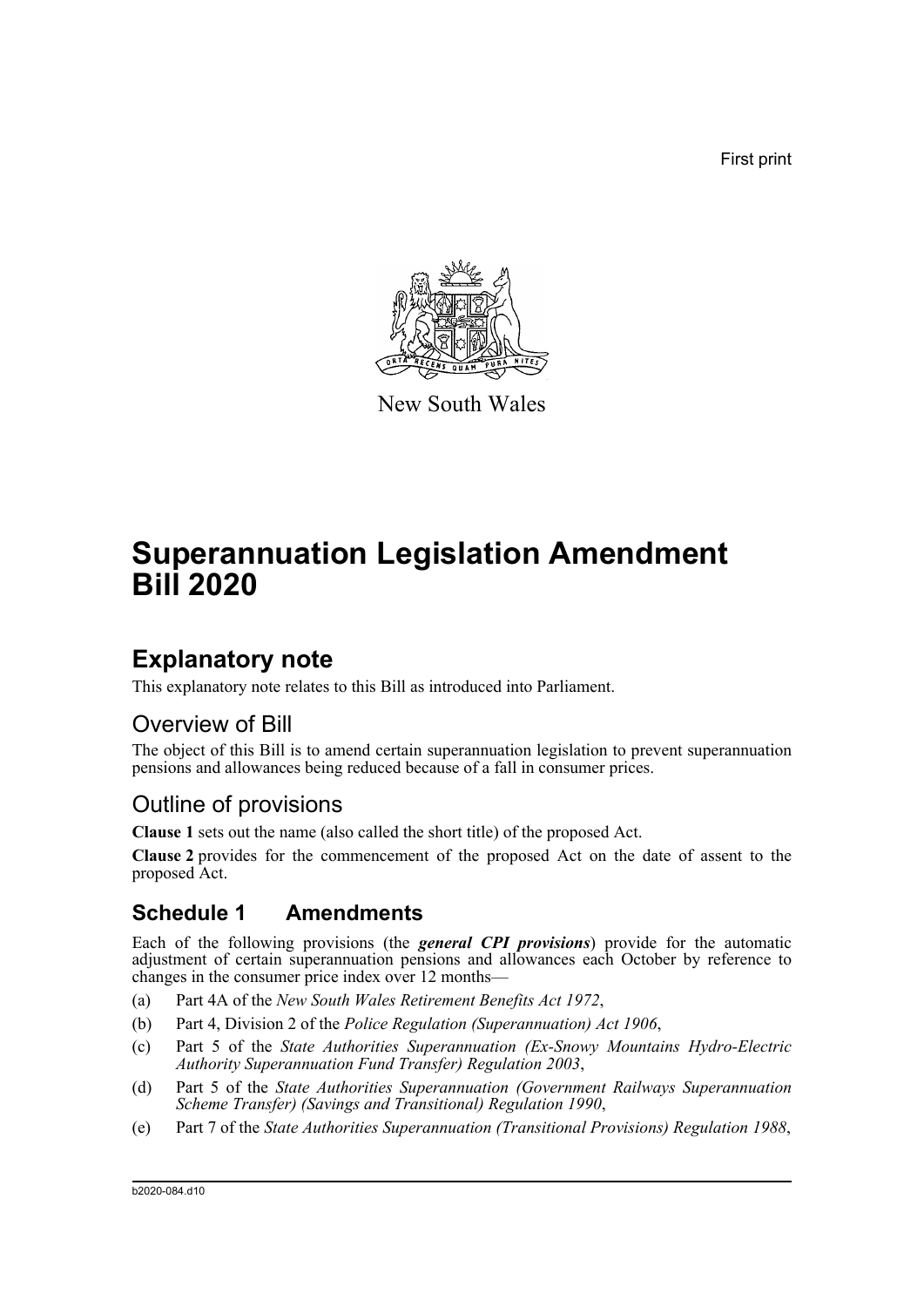(f) Part 4, Division 6 of the *Superannuation Act 1916*,

(g) Part 3A of the *Transport Employees Retirement Benefits Act 1967*.

The general CPI provisions provide that if the Consumer Price Index (All Groups Index) for Sydney (the *Index*) falls by less than 1%, then no adjustment will be made. However, if the fall is 1% or more, the amount of the pension or allowance must be reduced by that percentage. The impact of the COVID-19 pandemic on the Index is expected to result in a fall of slightly more than 1%.

However, Part 3D, Division 8 of the *Local Government and Other Authorities (Superannuation) Act 1927* and Schedule 6 to the *Public Authorities Superannuation Act 1985* (the *Local Government CPI provisions*) do not provide for the 1% threshold used in the general CPI provisions. Consequently, the pensions to which the Local Government CPI provisions apply must be reduced if there is any fall in the Index.

**Schedule 1.2, 1.3 and 1.6–1.10** amend the general CPI provisions to provide for no adjustment (and, as a result, no reduction) to be made to the superannuation pensions or allowances to which the provisions apply if the fall in the Index is less than 1.1%. For Acts that are amended, a power is conferred to prescribe a different percentage by regulations. **Schedule 1.5** confirms that further amendments can be made to the Regulations that are amended by the proposed Act to increase or decrease the percentage.

**Schedule 1.1 and 1.4** amend the Local Government CPI provisions to provide for no adjustment (and, as a result, no reduction) to be made to superannuation pensions to which the provisions apply if the fall in the Index is less than 1.1% or any other percentage prescribed by regulations. The amendment made to Schedule 6 to the *Public Authorities Superannuation Act 1985* providing for no adjustment will also extend to superannuation pensions that apply the CPI provisions of that Schedule. See the following—

- (a) clause 11 of Schedule 7 (Transitional provisions—New South Wales Retirement Fund) to the *Public Authorities Superannuation Act 1985*,
- (b) clause 12 of the *Public Authorities Superannuation (Transport Retirement Fund Closure) (Savings and Transitional) Regulation 1986*.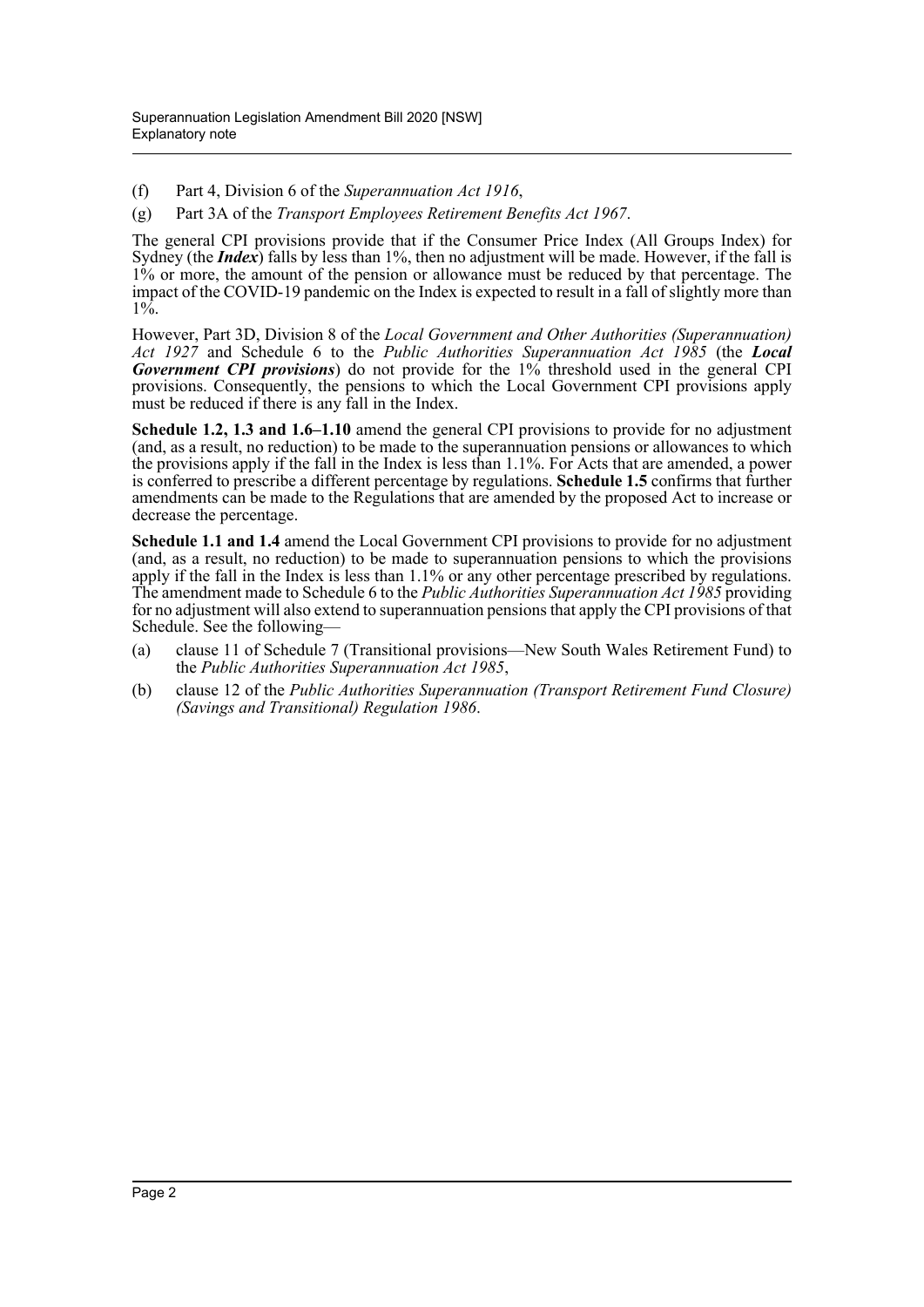First print



New South Wales

## **Superannuation Legislation Amendment Bill 2020**

### **Contents**

| Schedule 1 |   | <b>Amendments</b> |      |
|------------|---|-------------------|------|
|            |   | 2 Commencement    |      |
|            | 1 | Name of Act       |      |
|            |   |                   | Page |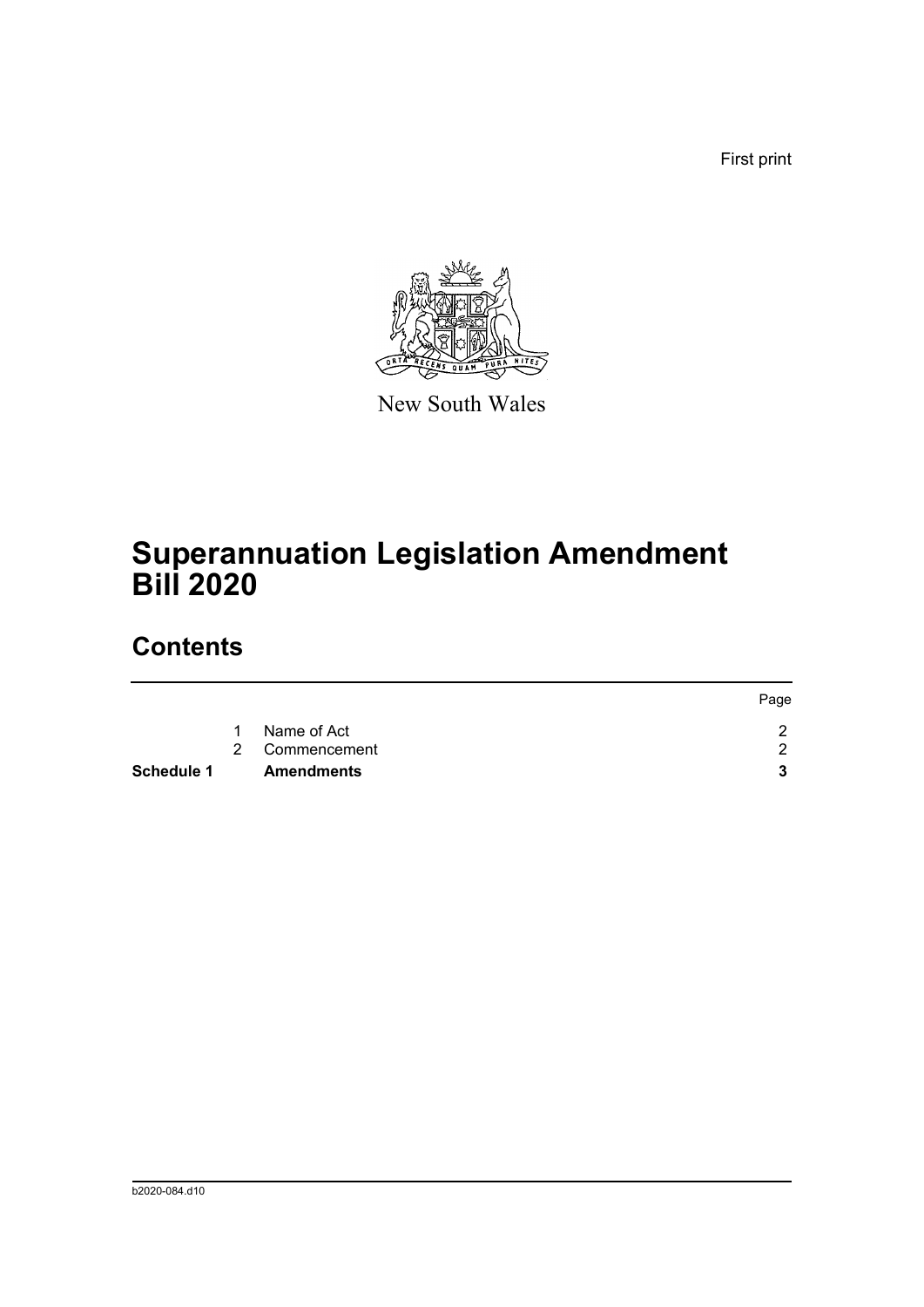

New South Wales

# **Superannuation Legislation Amendment Bill 2020**

No , 2020

#### **A Bill for**

An Act to amend certain superannuation legislation to prevent superannuation pensions and allowances being reduced because of a fall in consumer prices.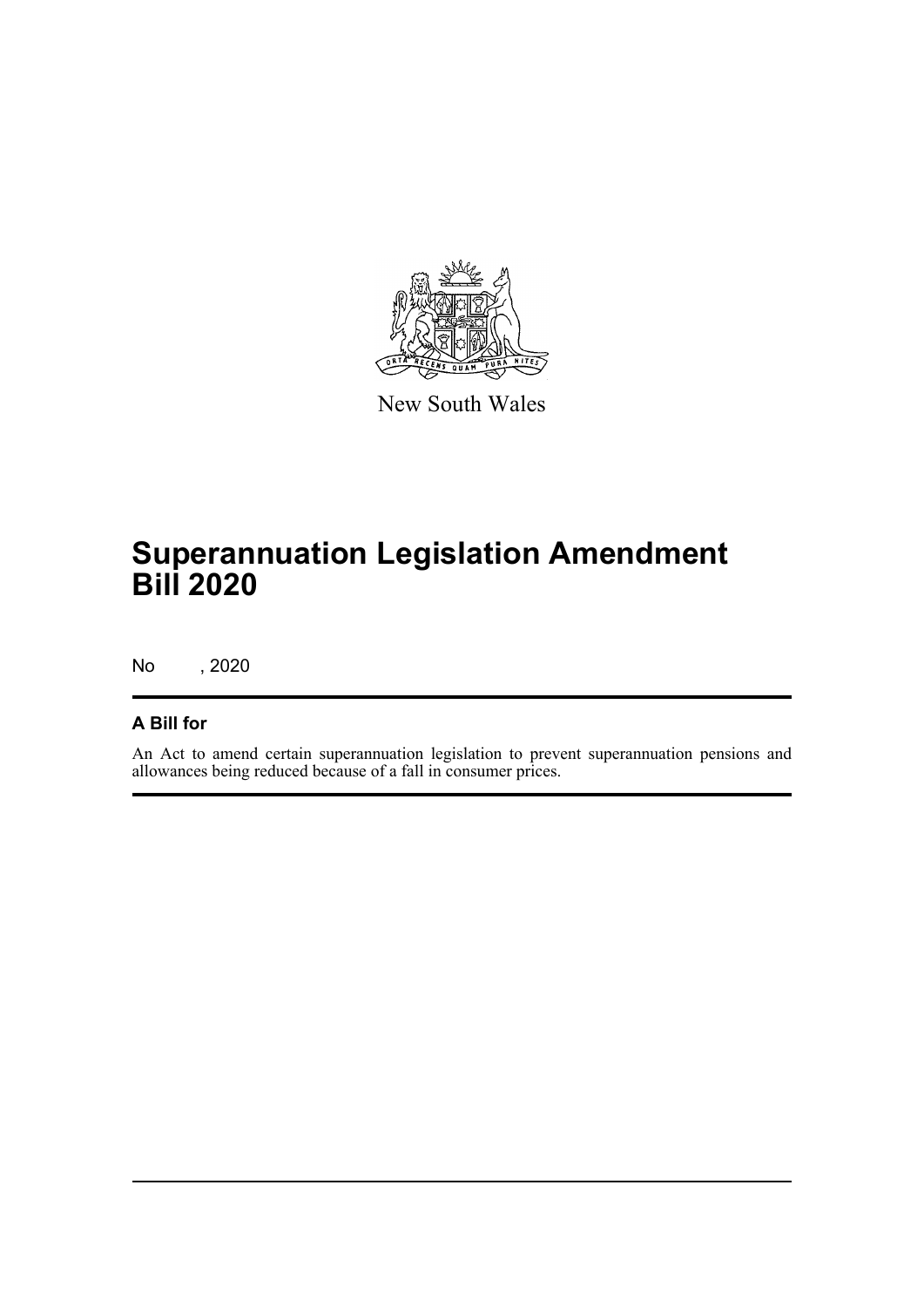Superannuation Legislation Amendment Bill 2020 [NSW]

<span id="page-4-1"></span><span id="page-4-0"></span>

| The Legislature of New South Wales enacts— |                                                                |               |
|--------------------------------------------|----------------------------------------------------------------|---------------|
|                                            | Name of Act                                                    | $\mathcal{P}$ |
|                                            | This Act is the Superannuation Legislation Amendment Act 2020. | 3             |
|                                            | <b>Commencement</b>                                            |               |
|                                            | This Act commences on the date of assent to this Act.          | 5             |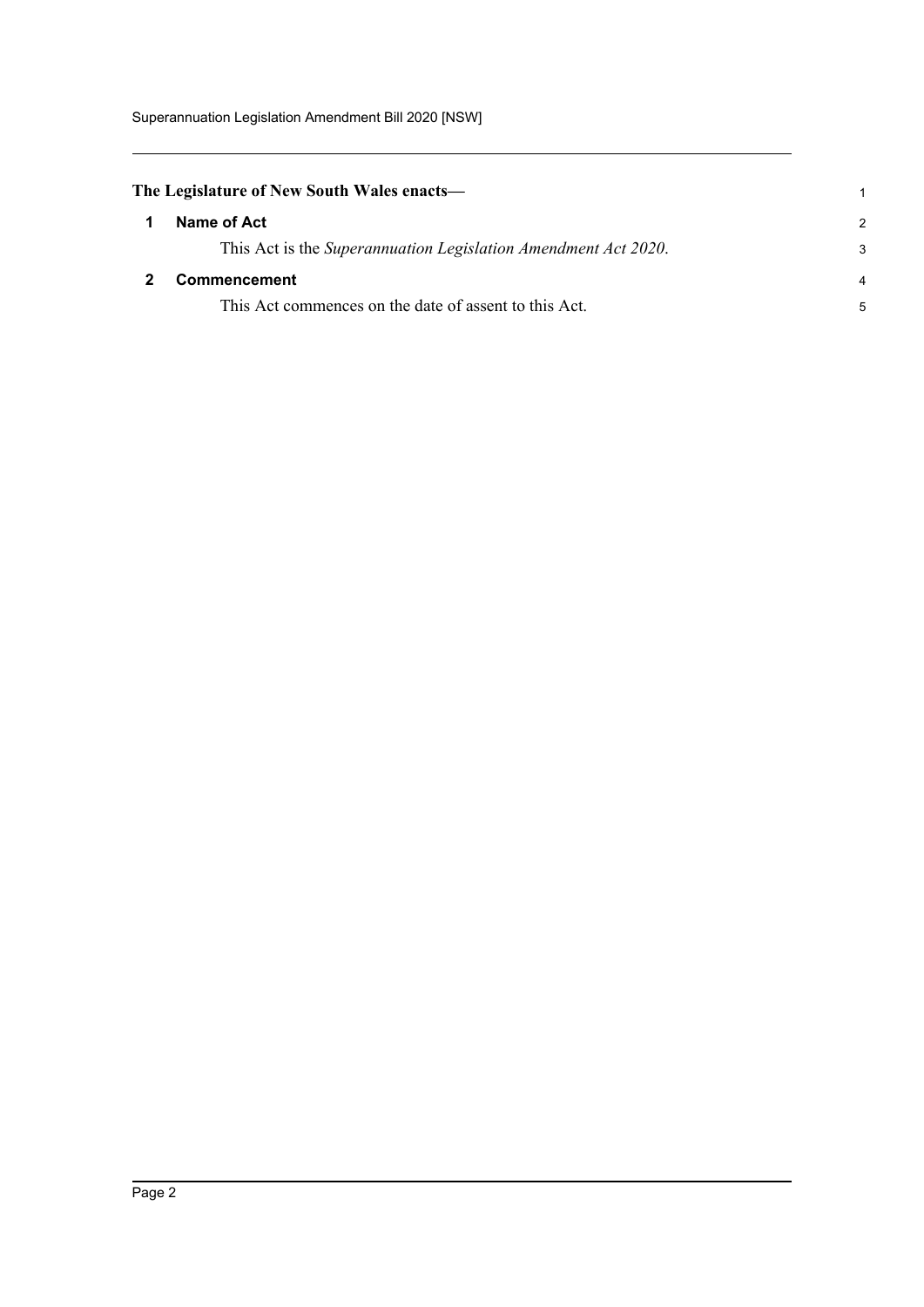<span id="page-5-0"></span>

|     | <b>Schedule 1</b>                                                            |                                                              | <b>Amendments</b>                                                                                                                                                                      | 1                            |  |  |  |  |  |
|-----|------------------------------------------------------------------------------|--------------------------------------------------------------|----------------------------------------------------------------------------------------------------------------------------------------------------------------------------------------|------------------------------|--|--|--|--|--|
| 1.1 | <b>No 35</b>                                                                 |                                                              | Local Government and Other Authorities (Superannuation) Act 1927                                                                                                                       | $\overline{\mathbf{c}}$<br>3 |  |  |  |  |  |
|     |                                                                              | <b>Section 15CM Calculation of adjustment percentage</b>     |                                                                                                                                                                                        |                              |  |  |  |  |  |
|     |                                                                              | Insert after section $15CM(6)$ —                             |                                                                                                                                                                                        |                              |  |  |  |  |  |
|     | (6A)                                                                         | There is taken to be no adjustment percentage for a year if— |                                                                                                                                                                                        | 6                            |  |  |  |  |  |
|     |                                                                              | (a)                                                          | the percentage calculated for the year in accordance with subsection<br>$(3)(d)$ , $(4)(b)$ or $(5)(b)$ is less than 1.1% or any other percentage<br>prescribed by the regulations, or | 7<br>8<br>9                  |  |  |  |  |  |
|     |                                                                              | (b)                                                          | the Index number for the June quarter in that year is the same as the<br>Index number for the immediately preceding June quarter.                                                      | 10<br>11                     |  |  |  |  |  |
|     | (6B)                                                                         |                                                              | If there is taken to be no adjustment percentage for a year (the <i>first year</i> ), then,<br>for the purposes of calculating the percentage for the next year—                       | 12<br>13                     |  |  |  |  |  |
|     |                                                                              | (a)                                                          | the Index number for the June quarter in the first year is taken not to<br>have been published, and                                                                                    | 14<br>15                     |  |  |  |  |  |
|     |                                                                              | (b)                                                          | the Index number for that quarter is taken to be the same as the Index<br>number for the June quarter in the last year for which there was an<br>adjustment percentage.                | 16<br>17<br>18               |  |  |  |  |  |
| 1.2 |                                                                              |                                                              | New South Wales Retirement Benefits Act 1972 No 70                                                                                                                                     | 19                           |  |  |  |  |  |
|     |                                                                              |                                                              | Section 31B Calculation of adjustment percentage                                                                                                                                       | 20                           |  |  |  |  |  |
|     | Omit "1.0 per centum" from section $31B(2)(a)$ .                             |                                                              |                                                                                                                                                                                        |                              |  |  |  |  |  |
|     |                                                                              |                                                              | Insert instead "1.1% or any other percentage prescribed by the regulations".                                                                                                           | 22                           |  |  |  |  |  |
| 1.3 | Police Regulation (Superannuation) Act 1906 No 28                            |                                                              |                                                                                                                                                                                        |                              |  |  |  |  |  |
|     | Section 14B Calculation of adjustment percentage                             |                                                              |                                                                                                                                                                                        |                              |  |  |  |  |  |
|     | Omit "1.0 per centum" from section $14B(2)(a)$ .                             |                                                              |                                                                                                                                                                                        |                              |  |  |  |  |  |
|     | Insert instead "1.1% or any other percentage prescribed by the regulations". |                                                              |                                                                                                                                                                                        |                              |  |  |  |  |  |
| 1.4 |                                                                              |                                                              | <b>Public Authorities Superannuation Act 1985 No 41</b>                                                                                                                                | 27                           |  |  |  |  |  |
|     | Schedule 6 Transitional provisions-Local Government Pension Fund             |                                                              |                                                                                                                                                                                        |                              |  |  |  |  |  |
|     | Insert after clause $14(4)$ —                                                |                                                              |                                                                                                                                                                                        |                              |  |  |  |  |  |
|     | (4A)                                                                         |                                                              | There is taken to be no adjustment percentage for a year if—                                                                                                                           | 30                           |  |  |  |  |  |
|     |                                                                              | (a)                                                          | the percentage calculated for the year in accordance with subclause<br>$(3)(b)$ or $(4)(b)$ is less than 1.1% or any other percentage prescribed by<br>the regulations, or             | 31<br>32<br>33               |  |  |  |  |  |
|     |                                                                              | (b)                                                          | the Index number for the June quarter in that year is the same as the<br>Index number for the immediately preceding June quarter.                                                      | 34<br>35                     |  |  |  |  |  |
|     | (4B)                                                                         |                                                              | If there is taken to be no adjustment percentage for a year (the <i>first year</i> ), then,<br>for the purposes of calculating the percentage for the next year—                       | 36<br>37                     |  |  |  |  |  |
|     |                                                                              | (a)                                                          | the Index number for the June quarter in the first year is taken not to<br>have been published, and                                                                                    | 38<br>39                     |  |  |  |  |  |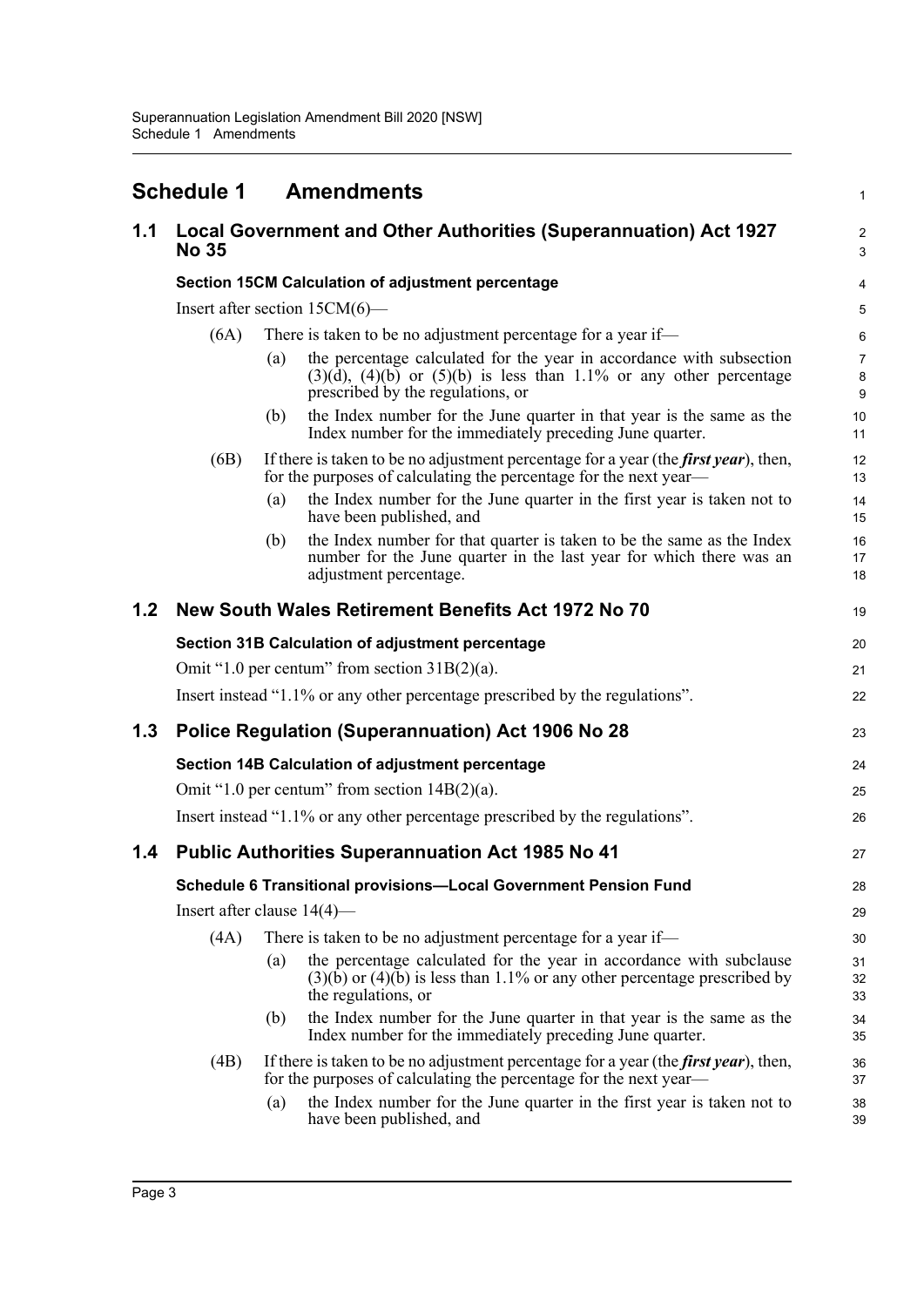|     |                                                                                       | (b) | the Index number for that quarter is taken to be the same as the Index<br>number for the June quarter in the last year for which there was an<br>adjustment percentage.                            | $\mathbf{1}$<br>$\sqrt{2}$<br>3         |  |  |
|-----|---------------------------------------------------------------------------------------|-----|----------------------------------------------------------------------------------------------------------------------------------------------------------------------------------------------------|-----------------------------------------|--|--|
| 1.5 |                                                                                       |     | <b>State Authorities Superannuation Act 1987 No 211</b>                                                                                                                                            | 4                                       |  |  |
|     | <b>Schedule 3 Savings and transitional provisions</b><br>Insert after clause $4(2)$ — |     |                                                                                                                                                                                                    |                                         |  |  |
|     |                                                                                       |     |                                                                                                                                                                                                    |                                         |  |  |
|     | (2A)                                                                                  |     | Without limiting subclause $(1)$ , a provision referred to in that subclause may<br>amend each of the following provisions to increase or decrease the percentage<br>referred to in the provision— | $\overline{7}$<br>8<br>$\boldsymbol{9}$ |  |  |
|     |                                                                                       | (a) | clause $13(2)(a)$ of the <i>State Authorities Superannuation (Ex-Snowy</i> )<br>Mountains Hydro-Electric Authority Superannuation Fund Transfer)<br>Regulation 2003,                               | 10<br>11<br>12                          |  |  |
|     |                                                                                       | (b) | clause $22(2)(a)$ of the State Authorities Superannuation (Government<br>Railways Superannuation Scheme Transfer) (Savings and Transitional)<br>Regulation 1990,                                   | 13<br>14<br>15                          |  |  |
|     |                                                                                       | (c) | clause $49(2)(a)$ of the State Authorities Superannuation (Transitional<br>Provisions) Regulation 1988.                                                                                            | 16<br>17                                |  |  |
| 1.6 | 2003                                                                                  |     | <b>State Authorities Superannuation (Ex-Snowy Mountains</b><br><b>Hydro-Electric Authority Superannuation Fund Transfer) Regulation</b>                                                            | 18<br>19<br>20                          |  |  |
|     |                                                                                       |     | <b>Clause 13 Calculation of adjustment percentage</b>                                                                                                                                              | 21                                      |  |  |
|     |                                                                                       |     | Omit "1 per cent" from clause $13(2)(a)$ . Insert instead "1.1%".                                                                                                                                  | 22                                      |  |  |
| 1.7 | <b>Regulation 1990</b>                                                                |     | <b>State Authorities Superannuation (Government Railways</b><br><b>Superannuation Scheme Transfer) (Savings and Transitional)</b>                                                                  | 23<br>24<br>25                          |  |  |
|     |                                                                                       |     | <b>Clause 22 Calculation of adjustment percentage</b>                                                                                                                                              | 26                                      |  |  |
|     |                                                                                       |     | Omit "1.0 per cent" from clause $22(2)(a)$ . Insert instead "1.1%".                                                                                                                                | 27                                      |  |  |
| 1.8 | 1988                                                                                  |     | <b>State Authorities Superannuation (Transitional Provisions) Regulation</b>                                                                                                                       | 28<br>29                                |  |  |
|     |                                                                                       |     | <b>Clause 49 Calculation of adjustment percentage</b>                                                                                                                                              | 30                                      |  |  |
|     |                                                                                       |     | Omit "1.0 per cent" from clause $49(2)(a)$ . Insert instead "1.1%".                                                                                                                                | 31                                      |  |  |
| 1.9 |                                                                                       |     | <b>Superannuation Act 1916 No 28</b>                                                                                                                                                               | 32                                      |  |  |
|     |                                                                                       |     | Section 61C Calculation of adjustment percentage                                                                                                                                                   | 33                                      |  |  |
|     |                                                                                       |     | Omit "1.0 per centum" from section $61C(2)(a)$ .                                                                                                                                                   | 34                                      |  |  |
|     |                                                                                       |     | Insert instead "1.1% or any other percentage prescribed by the regulations".                                                                                                                       | 35                                      |  |  |
|     |                                                                                       |     | 1.10 Transport Employees Retirement Benefits Act 1967 No 96                                                                                                                                        | 36                                      |  |  |
|     |                                                                                       |     | Section 31B Calculation of adjustment percentage                                                                                                                                                   | 37                                      |  |  |
|     |                                                                                       |     | Omit "1.0 per centum" from section $31B(2)(a)$ .                                                                                                                                                   | 38                                      |  |  |